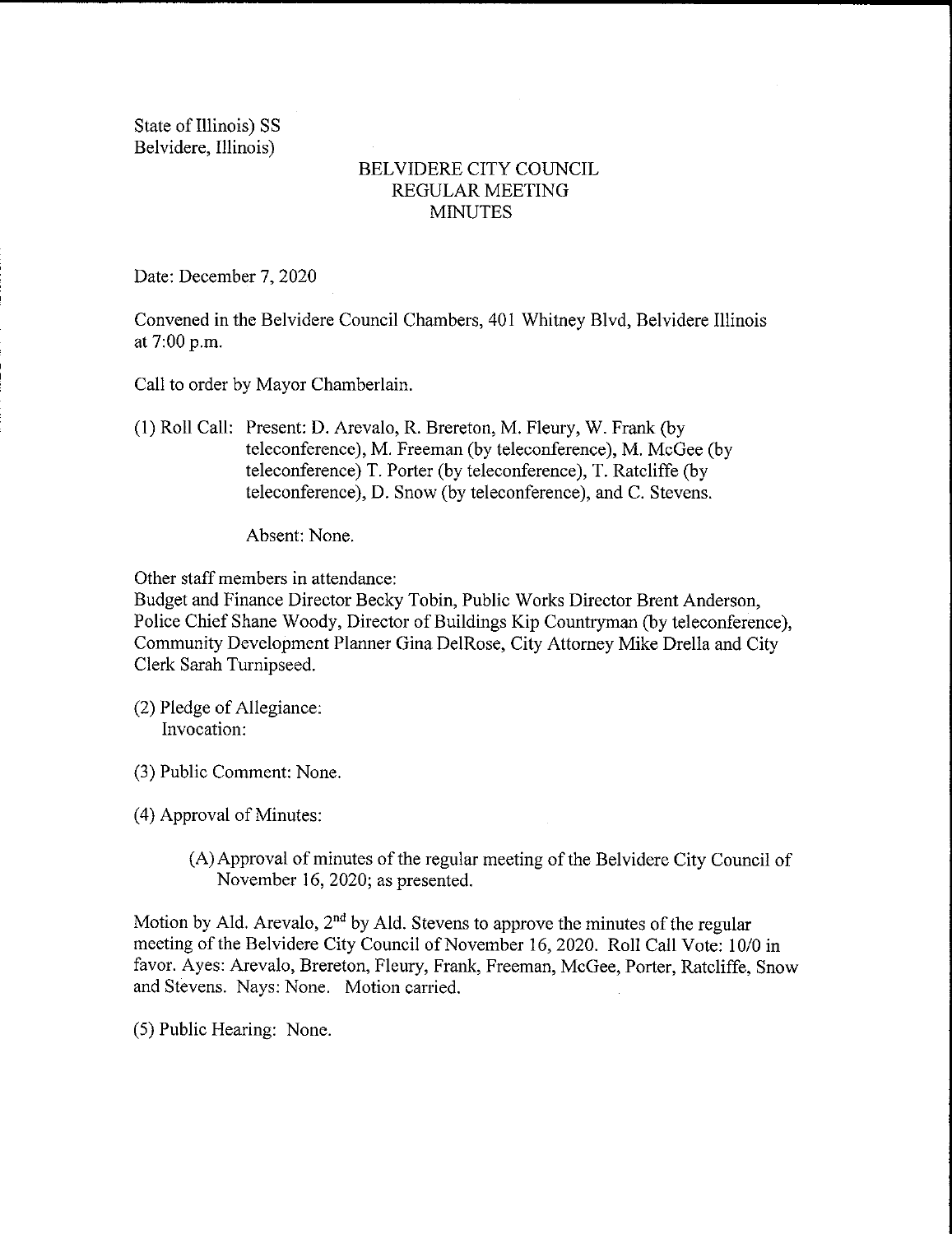- 6) Special Messages and Proclamations:
	- A) Lou Carlile, Director of the Ida Public Library, Sue Holmes, Board Member and Kim Hohf, Board Member, spoke on the Tax Levy Increase for the Ida Public Library.
- 7) Approval of Expenditures: None.
- 8) Committee Reports and Minutes of City Officers:
	- A) Minutes of Committee of the Whole— Public Safety, Finance & Personnel of November 23, 2020; as presented.

Motion by Ald. Stevens,  $2<sup>nd</sup>$  by Ald. Fleury to approve the minutes of Committee of the Whole— Public Safety and Finance and Personnel of November 23, 2020. Roll Call Vote: 10/0 in favor. Ayes: Brereton, Fleury, Frank, Freeman, McGee, Porter, Ratcliffe, Snow, Stevens and Arevalo. Nays: None. Motion carried.

9) Unfinished Business:

 $(A)$  Ord. #509H –  $2<sup>nd</sup>$  Reading: An Ordinance Authorizing the Institution of Eminent Domain Proceedings with Respect to 953 Logan Avenue.

Motion by Ald. Snow,  $2<sup>nd</sup>$  by Ald. Arevalo to pass Ordinance #509H. Roll Call Vote: 10/0 in favor. Ayes: Fleury, Frank, Freeman, McGee, Porter, Ratcliffe, Snow, Stevens, Arevalo and Brereton. Nays: None. Motion carried.

 $(B)$  Ord. #510H – 2<sup>nd</sup> Reading: An Ordinance Granting a Zoning District Change from SR-6, Single-Family Residential -6 District to I, Institutional District 605 North State Street).

Motion by Ald. Snow,  $2<sup>nd</sup>$  by Ald. Freeman to pass Ordinance #510H. Roll Call Vote: 10/0 in favor. Ayes: Frank, Freeman, McGee, Porter, Ratcliffe, Snow, Stevens, Arevalo, Brereton and Fleury. Nays: None. Motion carried.

10) New Business:

- $(A)$  Ord. #511 H 1<sup>st</sup> Reading: An Ordinance Levying Taxes for all Corporate Purposes for the City of Belvidere, Boone County, Illinois for the fiscal year beginning May 1, 2020 and ending April 30, 2021.
- $(B)$  Ord. #512H 1<sup>st</sup> Reading: An Ordinance Making a Levy and Providing for a Special Service Area #2 Tax in the City of Belvidere, Boone County, Illinois for the fiscal year beginning May 1, 2020 and ending April 30, 2021.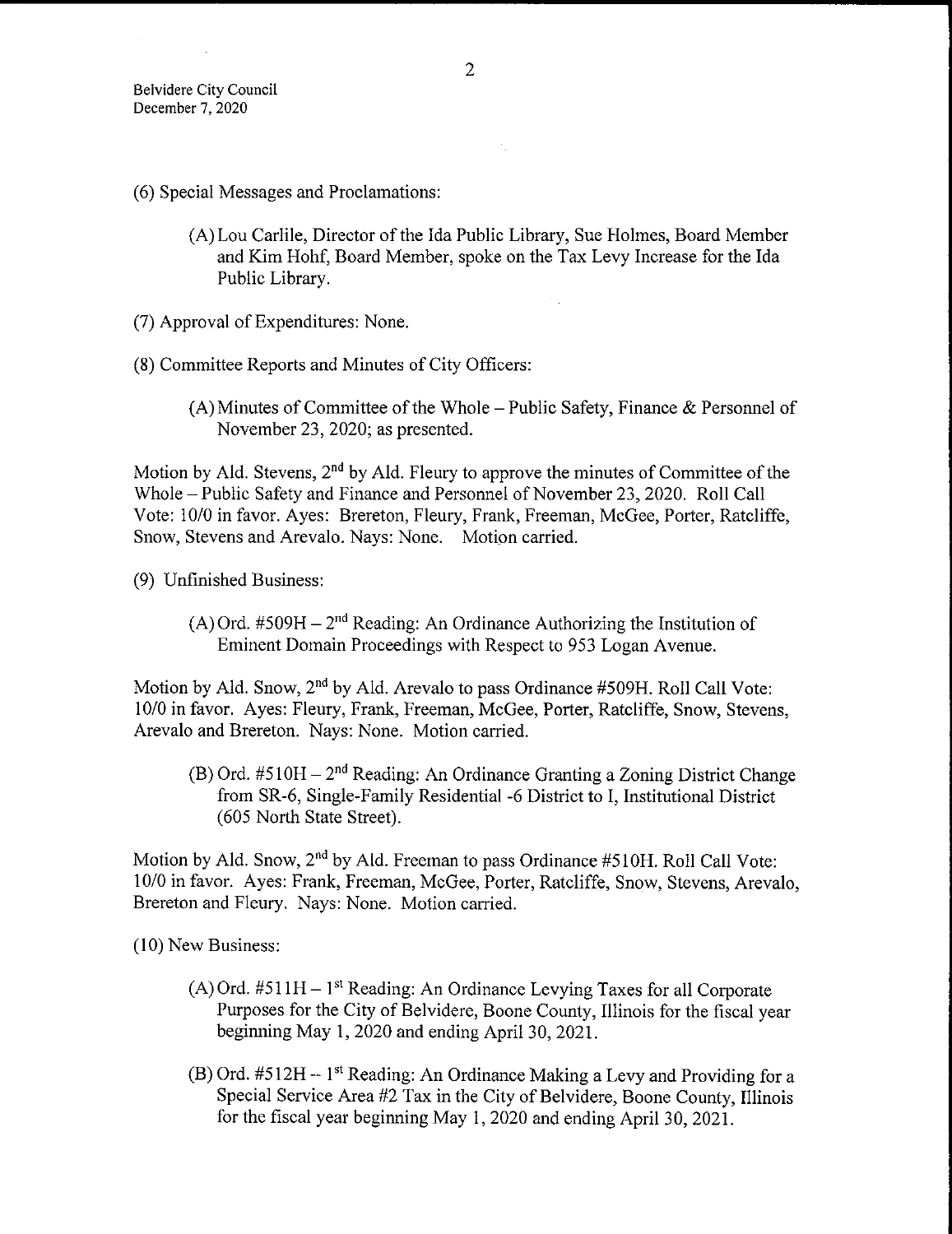- (C) Ord.  $#513H 1$ <sup>st</sup> Reading: An Ordinance Making a Levy and Providing for a Special Area #3 Tax in the City of Belvidere, Boone County, Illinois for the fiscal year beginning May 1, 2020 and end April 30, 2021.
- (D) Ord. #514H -1<sup>st</sup> Reading: An Ordinance Amending Sections 26-83 and 26-79 of the City of Belvidere Municipal Code.
- E) Ord. #515H l" Reading: An Ordinance Amending Section 14- 152 of the City of Belvidere Municipal Code.

Let the record show that Ord.  $#511H$ ,  $#512H$ ,  $#513H$ ,  $#514H$  and  $#515H$  were placed on file for first reading.

 $(F)$  Resolution #2024-2020 – A Resolution Authorizing the Local Cures Economic Support Payments Grant Program within the City of Belvidere.

Motion by Ald. Arevalo,  $2<sup>nd</sup>$  by Ald. Stevens to adopt Res.  $\#2024$ -2020. Roll Call Vote: 10/0 in favor. Discussion took place. Ayes: Freeman, McGee, Porter, Ratcliffe, Snow, Stevens, Arevalo, Brereton, Fleury and Frank. Nays: None. Motion carried.

Motions forwarded from Committee of the Whole— Public Safety, Finance & Personnel of November 23, 2020.

A) Motion to accept the 2020 Tax Levy Request from the Belvidere Fire Pension Fund in the amount of \$1,238,702.00. (this request will be levied as part of the 2020 Tax Levy Ordinance). Roll Call Vote: 10/0 in favor. Ayes: McGee, Porter, Ratcliffe, Snow, Stevens, Arevalo, Brereton, Fleury, Frank and Freeman. Nays: None. Motion carried.

Ald. Frank teleconference disconnected at 7:56p.m.

B) Motion to accept the 2020 Tax Levy Request from the Belvidere Police Pension Fund in the amount of \$1,545,285.00. (this request will be levied as part of the 2020 Tax Levy Ordinance). Roll Call Vote: 9/0 in favor. Ayes: Porter, Ratcliffe, Snow, Stevens, Arevalo, Brereton, Fleury Freeman and McGee. Nays: None. Motion carried.

Ald. Frank joined by teleconference at 7:57p.m.

C) Motion to authorize Capital Fund expenditure for the purchase of a 2021 Ford Expedition with Public Safety Package at a cost not to exceed \$47,078.95. Discussion took place. Roll Call Vote: 9/1 in favor. Ayes: Ratcliffe, Snow, Stevens, Arevalo, Brereton, Fleury, Frank, McGee and Porter. Nays: Freeman. Motion carried.